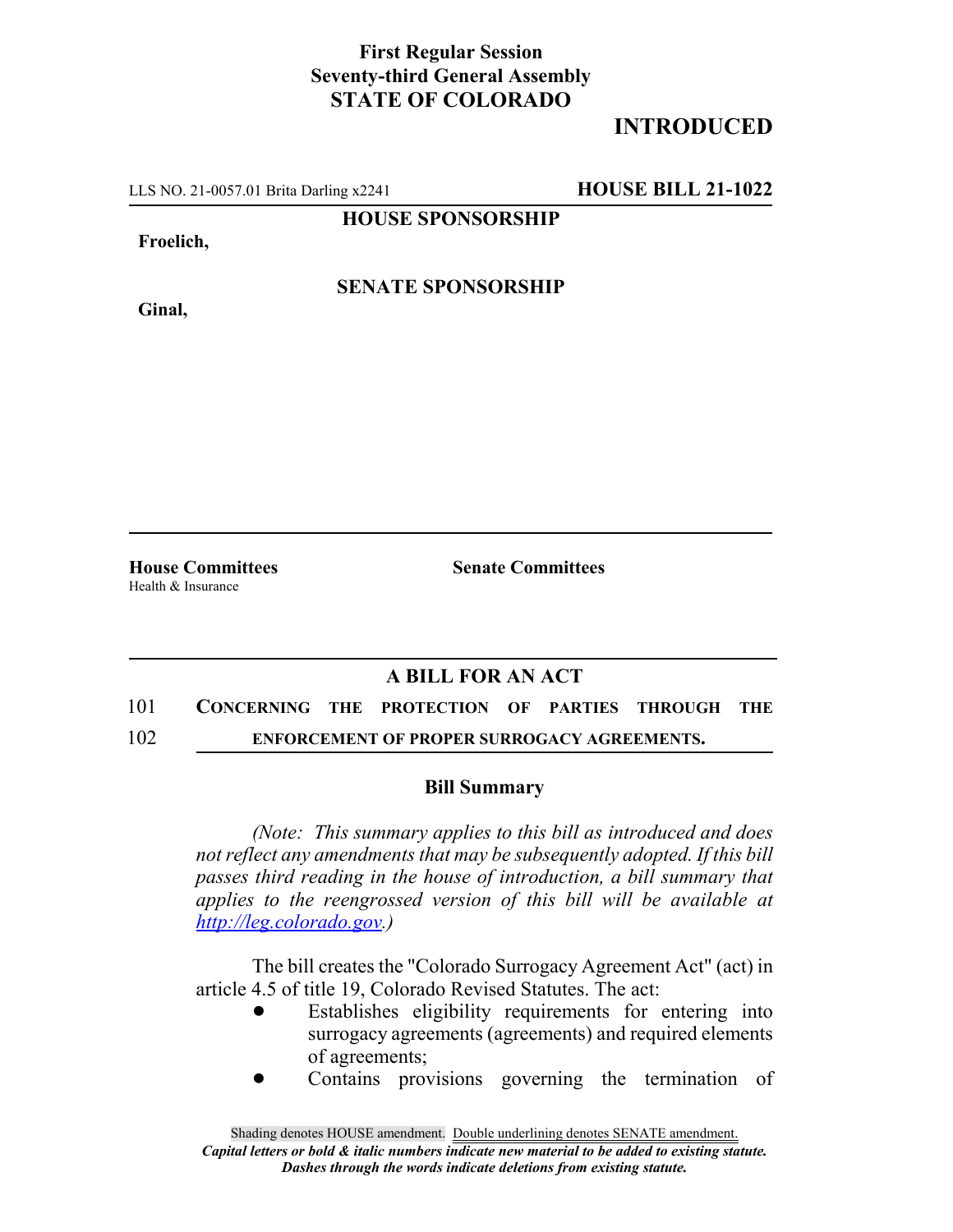agreements and the effect of a death or a change in marital status of any of the parties to such agreements;

- ! Authorizes court orders recognizing and enforcing agreements;
- Specifies the duties of persons under agreements;
- ! Authorizes court orders determining parentage; and
- Creates new definitions for agreements.

| $\mathbf{1}$   | Be it enacted by the General Assembly of the State of Colorado:          |
|----------------|--------------------------------------------------------------------------|
| $\overline{2}$ | <b>SECTION 1.</b> In Colorado Revised Statutes, add article 4.5 to title |
| 3              | 19 as follows:                                                           |
| $\overline{4}$ | <b>ARTICLE 4.5</b>                                                       |
| 5              | <b>Colorado Surrogacy Agreement Act</b>                                  |
| 6              | 19-4.5-101. Short title. THE SHORT TITLE OF THIS ARTICLE 4.5 IS          |
| 7              | THE "COLORADO SURROGACY AGREEMENT ACT".                                  |
| 8              | 19-4.5-102. Legislative declaration. (1) THE GENERAL                     |
| 9              | ASSEMBLY FINDS AND DECLARES THAT SURROGACY AGREEMENTS                    |
| 10             | EXECUTED PURSUANT TO THIS ARTICLE 4.5 ARE IN ACCORD WITH THE             |
| 11             | PUBLIC POLICY OF THIS STATE.                                             |
| 12             | (2) THE GENERAL ASSEMBLY FURTHER FINDS AND DECLARES THAT                 |
| 13             | THE PURPOSE OF THIS ARTICLE 4.5 IS TO:                                   |
| 14             | (a)<br>ESTABLISH CONSISTENT STANDARDS AND PROCEDURAL                     |
| 15             | SAFEGUARDS TO PROMOTE THE BEST INTERESTS OF THE CHILDREN WHO             |
| 16             | ARE BORN AS A RESULT OF SURROGACY AGREEMENTS EXECUTED                    |
| 17             | PURSUANT TO THIS ARTICLE 4.5;                                            |
| 18             | (b) PROTECT ALL PARTIES INVOLVED IN SURROGACY AGREEMENTS                 |
| 19             | EXECUTED PURSUANT TO THIS ARTICLE 4.5; AND                               |
| 20             | RECOGNIZE THE TECHNOLOGICAL ADVANCES IN ASSISTED<br>(c)                  |
| 21             | REPRODUCTIVE MEDICINE AND ALLOW THE USE OF THESE ADVANCES BY             |
| 22             | INTENDED PARENTS AND GESTATIONAL SURROGATES AND GENETIC                  |
|                |                                                                          |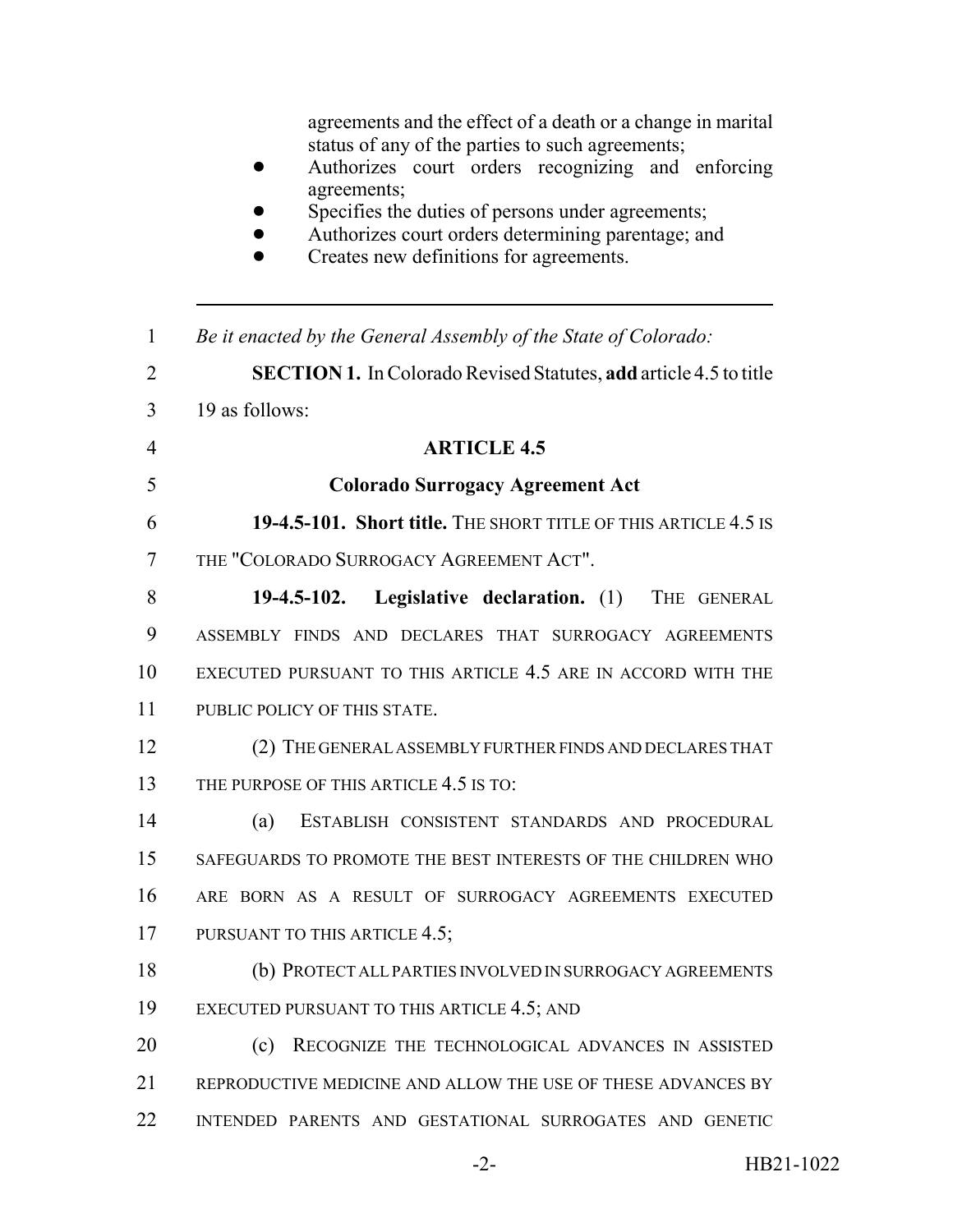1 SURROGATES ACCORDING TO THE PUBLIC POLICY OF THIS STATE.

 **19-4.5-103. Definitions.** AS USED IN THIS ARTICLE 4.5, UNLESS THE CONTEXT OTHERWISE REQUIRES:

 (1) "ASSISTED REPRODUCTION" MEANS A METHOD OF CAUSING PREGNANCY THROUGH MEANS OTHER THAN BY SEXUAL INTERCOURSE. IN THE FOREGOING CONTEXT, THE TERM INCLUDES, BUT IS NOT LIMITED TO:

(a) INTRAUTERINE OR INTRACERVICAL INSEMINATION;

(b) DONATION OF EGGS OR SPERM;

(c) DONATION OF EMBRYOS;

10 (d) IN VITRO FERTILIZATION AND EMBRYO TRANSFER:

(e) INTRACYTOPLASMIC SPERM INJECTION; AND

12 (f) ASSISTED REPRODUCTIVE TECHNOLOGY.

 (2) "CHILD" MEANS AN INDIVIDUAL OR INDIVIDUALS BORN PURSUANT TO ASSISTED REPRODUCTION WHOSE PARENTAGE MAY BE DETERMINED UNDER THIS ARTICLE 4.5 OR OTHER LAW.

 (3) "COMPENSATION" MEANS PAYMENT OF ANY VALUABLE CONSIDERATION FOR TIME, EFFORT, SUPPORT, PAIN, OR RISK.

 (4) "DONOR" MEANS AN INDIVIDUAL WHO PROVIDES GAMETES INTENDED FOR USE IN ASSISTED REPRODUCTION, WHETHER OR NOT FOR CONSIDERATION. "DONOR" DOES NOT INCLUDE A PERSON WHO GIVES 21 BIRTH TO A CHILD CONCEIVED BY ASSISTED REPRODUCTION, EXCEPT IN THE CASE OF GENETIC SURROGACY, OR AN INDIVIDUAL WHO IS A PARENT UNDER THE RULES GOVERNING THE PARENTAGE OF CHILDREN CONCEIVED 24 THROUGH ASSISTED REPRODUCTION.

 (5) "EMBRYO" MEANS A FERTILIZED EGG THAT HAS THE POTENTIAL 26 TO DEVELOP INTO A FETUS IF TRANSFERRED INTO A UTERUS.

(6) "EMBRYO TRANSFER" OR "TRANSFER" MEANS THE PLACEMENT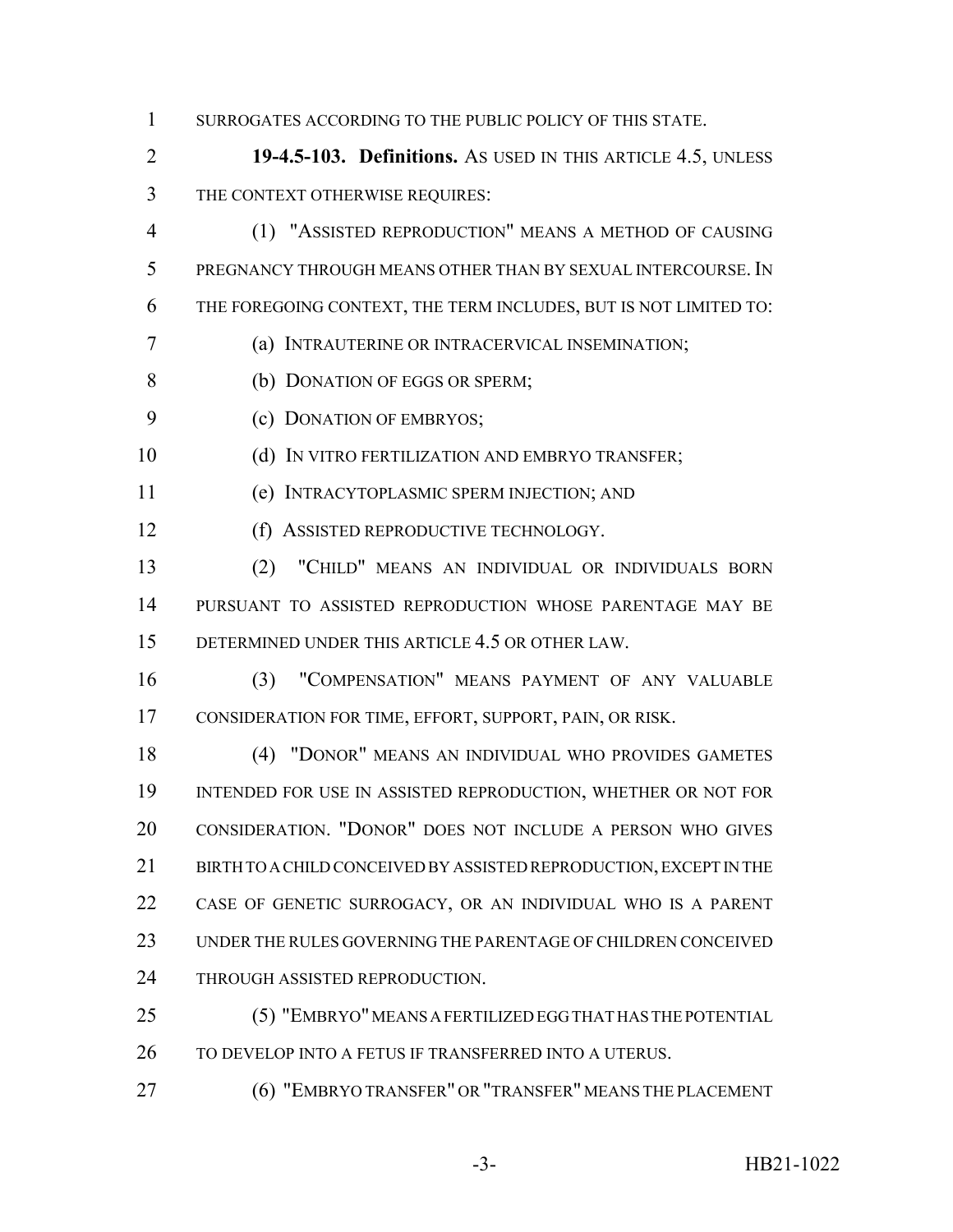OF AN EMBRYO INTO A UTERUS.

 (7) "GAMETE" MEANS A CELL CONTAINING A HAPLOID COMPLEMENT OF DNA THAT HAS THE POTENTIAL TO FORM AN EMBRYO WHEN COMBINED WITH ANOTHER GAMETE. SPERM AND EGGS ARE GAMETES.

 (8) "GENETIC SURROGATE" MEANS A WOMAN WHO IS NOT AN INTENDED PARENT AND WHO AGREES TO BECOME PREGNANT THROUGH ASSISTED REPRODUCTION USING THEIR OWN DONATED GAMETES, UNDER A SURROGACY AGREEMENT AS PROVIDED IN THIS ARTICLE 4.5.

 (9) "GESTATIONAL SURROGATE" MEANS A WOMAN WHO IS NOT AN INTENDED PARENT AND WHO AGREES TO BECOME PREGNANT THROUGH ASSISTED REPRODUCTION USING GAMETES THAT ARE NOT THEIR OWN, UNDER A SURROGACY AGREEMENT AS PROVIDED IN THIS ARTICLE 4.5.

 (10) "INTENDED PARENT" MEANS AN INDIVIDUAL, MARRIED OR UNMARRIED, WHO MANIFESTS AN INTENT TO BE LEGALLY BOUND AS A PARENT OF A CHILD CONCEIVED BY ASSISTED REPRODUCTION.

 (11) "MEDICAL EVALUATION" MEANS A COMPLETE CONSULTATION WITH AND EVALUATION BY A LICENSED MEDICAL DOCTOR.

 (12) "MENTAL HEALTH CONSULTATION" MEANS A CONSULTATION WITH AND, WHEN REQUIRED BY THIS ARTICLE 4.5, AN ASSESSMENT BY A LICENSED MENTAL HEALTH PROFESSIONAL.

 (13) "SURROGACY AGREEMENT" MEANS AN AGREEMENT BETWEEN ONE OR MORE INTENDED PARENTS AND A WOMAN WHO IS NOT AN INTENDED PARENT IN WHICH THE WOMAN AGREES TO BECOME PREGNANT THROUGH ASSISTED REPRODUCTION AND THAT PROVIDES THAT EACH INTENDED PARENT IS A PARENT OF A CHILD CONCEIVED UNDER THE AGREEMENT. UNLESS OTHERWISE SPECIFIED, THE TERM REFERS TO BOTH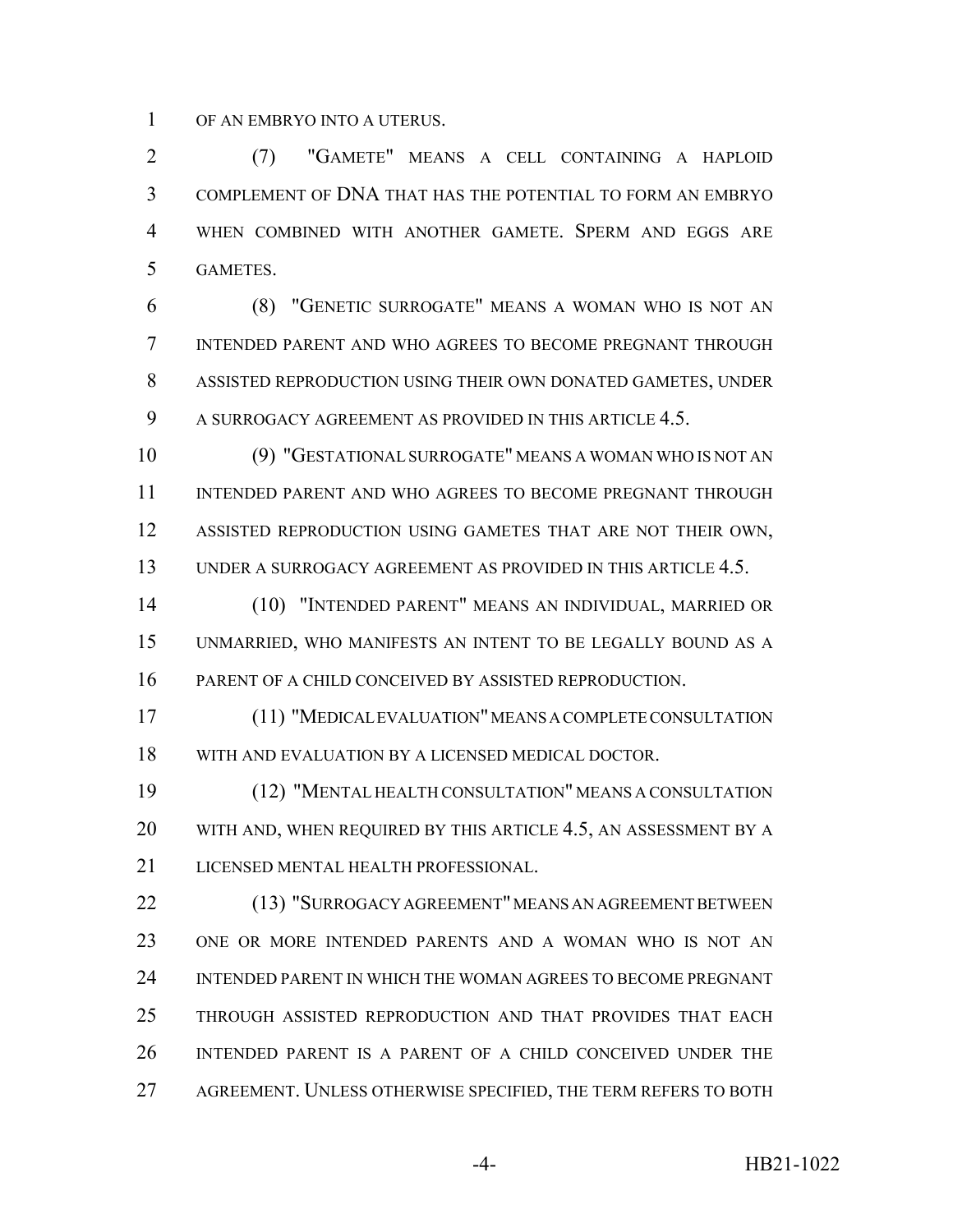A GESTATIONAL SURROGACY AGREEMENT AND A GENETIC SURROGACY AGREEMENT.

 **19-4.5-104. Eligibility requirements.** (1) TO EXECUTE AN AGREEMENT TO ACT AS A GESTATIONAL SURROGATE OR GENETIC SURROGATE, A WOMAN MUST: (a) BE AT LEAST TWENTY-ONE YEARS OF AGE; (b) PREVIOUSLY HAVE GIVEN BIRTH TO AT LEAST ONE CHILD; 8 (c) COMPLETE A MEDICAL EVALUATION RELATED TO THE SURROGACY ARRANGEMENT BY A LICENSED MEDICAL DOCTOR; (d) COMPLETE A MENTAL HEALTH CONSULTATION BY A LICENSED MENTAL HEALTH PROFESSIONAL; AND (e) HAVE INDEPENDENT LEGAL REPRESENTATION OF THEIR CHOICE BY AN ATTORNEY LICENSED IN THIS STATE THROUGHOUT THE SURROGACY ARRANGEMENT REGARDING THE TERMS OF THE SURROGACY AGREEMENT AND THE POTENTIAL LEGAL CONSEQUENCES OF THE AGREEMENT. (2) TO EXECUTE A SURROGACY AGREEMENT, EACH INTENDED PARENT, WHETHER OR NOT GENETICALLY RELATED TO THE CHILD, MUST: (a) BE AT LEAST TWENTY-ONE YEARS OF AGE; (b) COMPLETE A MEDICAL EVALUATION RELATED TO THE SURROGACY ARRANGEMENT BY A LICENSED MEDICAL DOCTOR; AND (c) HAVE INDEPENDENT LEGAL REPRESENTATION OF THE INTENDED PARENT'S OR PARENTS' CHOICE BY AN ATTORNEY LICENSED IN THIS STATE THROUGHOUT THE SURROGACY ARRANGEMENT REGARDING THE TERMS OF THE SURROGACY AGREEMENT AND THE POTENTIAL LEGAL CONSEQUENCES OF THE AGREEMENT. **19-4.5-105. Process requirements for a surrogacy agreement.**

(1) A SURROGACY AGREEMENT MUST BE EXECUTED IN COMPLIANCE WITH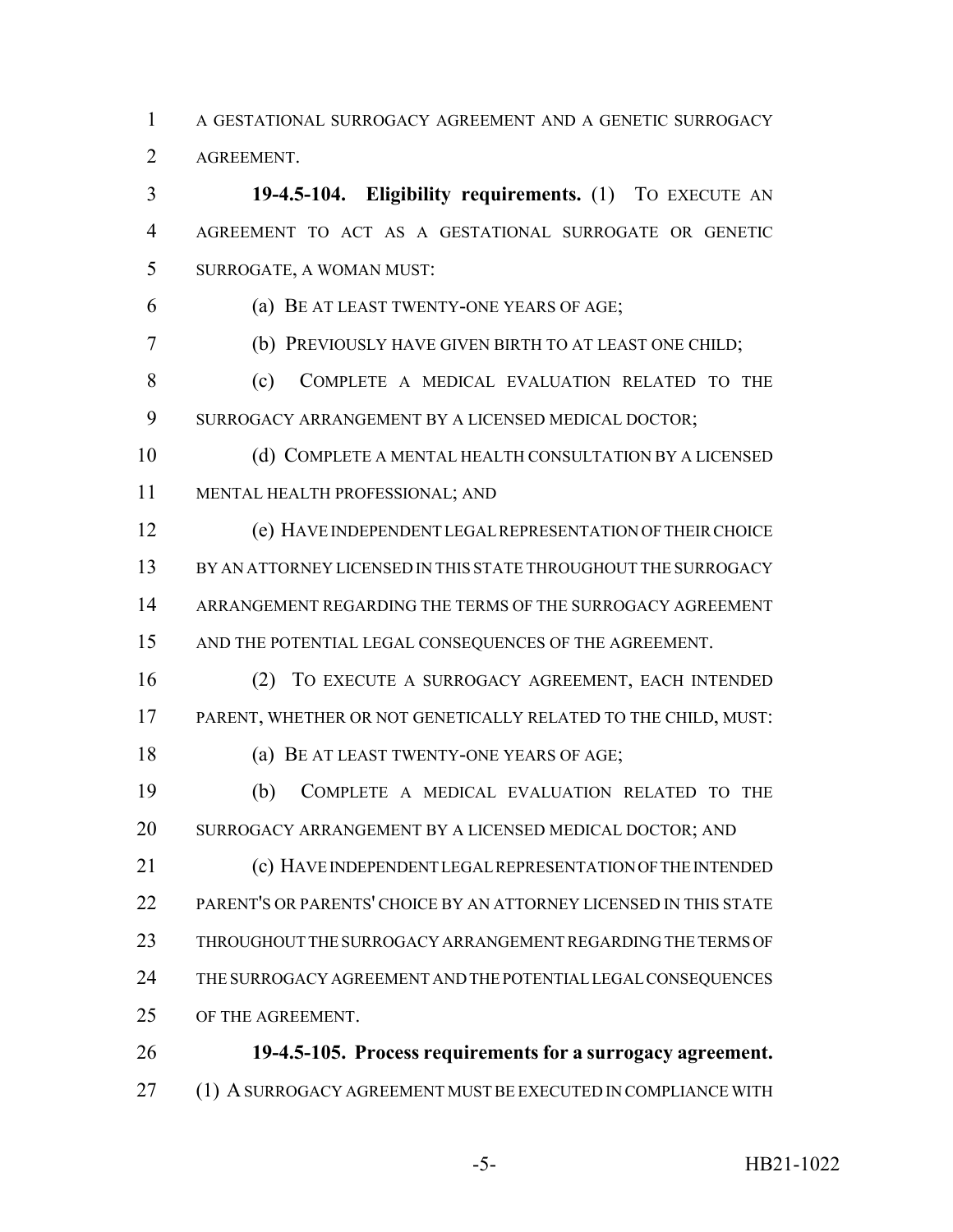THE FOLLOWING RULES:

 (a) AT LEAST ONE PARTY MUST BE A RESIDENT OF THIS STATE, OR THE BIRTH WILL OCCUR OR IS ANTICIPATED TO OCCUR IN THIS STATE, OR THE ASSISTED REPRODUCTION PERFORMED PURSUANT TO THE SURROGACY AGREEMENT WILL OCCUR IN THIS STATE; (b) A GESTATIONAL SURROGATE OR GENETIC SURROGATE AND EACH INTENDED PARENT MUST MEET THE REQUIREMENTS OF SECTION 19-4.5-104; (c) EACH INTENDED PARENT, THE GESTATIONAL SURROGATE OR GENETIC SURROGATE, AND THE SURROGATE'S SPOUSE, IF ANY, MUST BE PARTIES TO THE AGREEMENT; 12 (d) EACH PARTY LISTED IN SUBSECTION (1)(c) OF THIS SECTION 13 SHALL SIGN THE AGREEMENT; (e) THE SIGNATURE OF EACH PARTY TO THE AGREEMENT MUST BE ATTESTED BY A NOTARIAL OFFICER; (f) THE INTENDED PARENT OR PARENTS MAY PAY FOR INDEPENDENT LEGAL REPRESENTATION FOR THE GESTATIONAL SURROGATE OR GENETIC SURROGATE; AND (g) THE AGREEMENT MUST BE EXECUTED BEFORE A MEDICAL PROCEDURE OCCURS RELATED TO THE SURROGACY AGREEMENT, OTHER THAN THE MEDICAL EVALUATION AND MENTAL HEALTH CONSULTATION 22 REQUIRED BY SECTION 19-4.5-104. **19-4.5-106. Required contents of surrogacy agreement.** (1) A SURROGACY AGREEMENT MUST COMPLY WITH THE FOLLOWING REQUIREMENTS: (a) A GESTATIONAL SURROGATE OR GENETIC SURROGATE AGREES TO ATTEMPT TO BECOME PREGNANT BY MEANS OF ASSISTED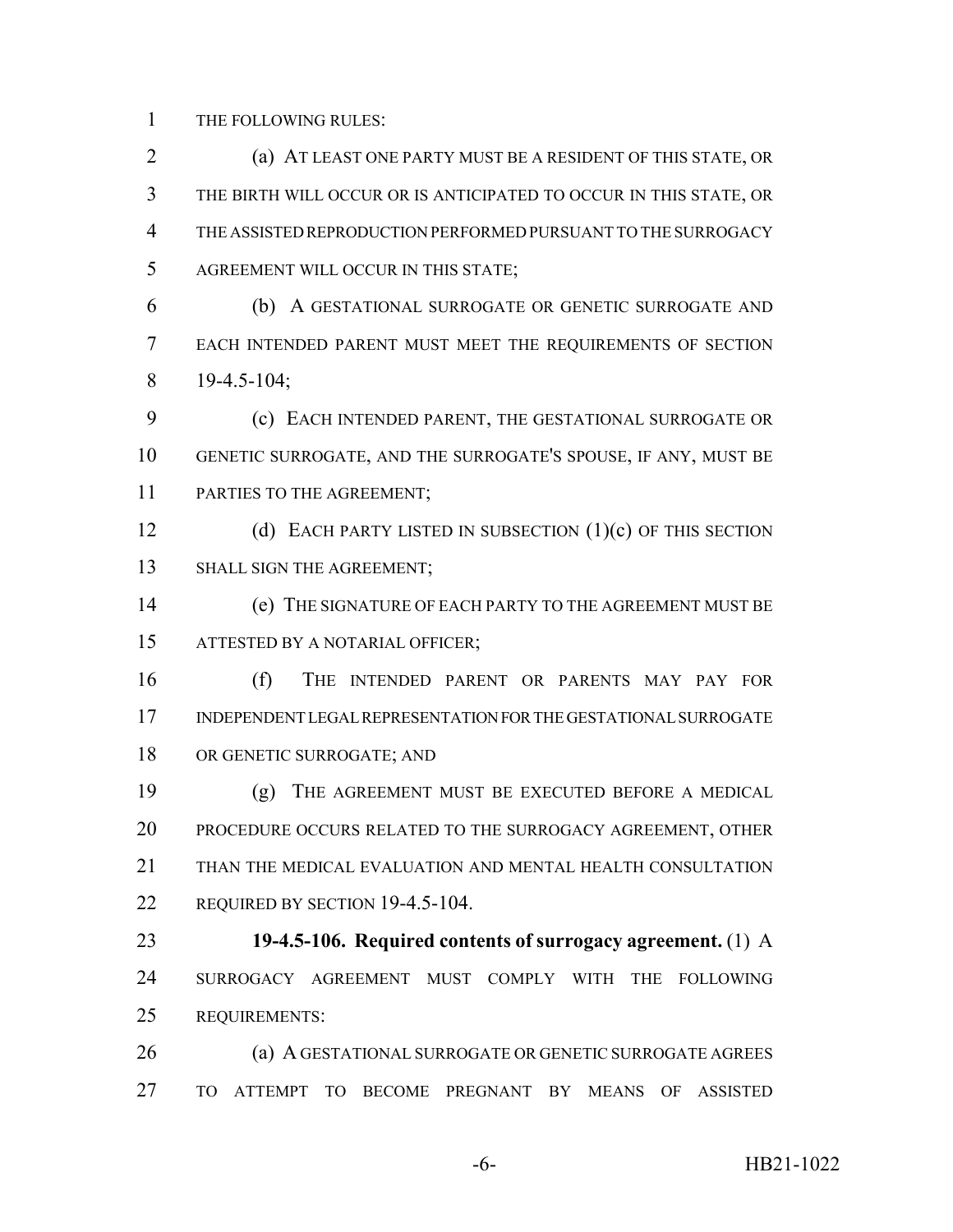REPRODUCTION;

 (b) EXCEPT AS OTHERWISE PROVIDED IN SECTION 19-4.5-111, THE GESTATIONAL SURROGATE OR GENETIC SURROGATE AND THE SURROGATE'S SPOUSE OR FORMER SPOUSE, IF ANY, HAVE NO CLAIM TO PARENTAGE OF A CHILD CONCEIVED BY ASSISTED REPRODUCTION UNDER THE AGREEMENT; (c) THE GESTATIONAL SURROGATE OR GENETIC SURROGATE'S SPOUSE, IF ANY, MUST ACKNOWLEDGE AND AGREE TO COMPLY WITH THE OBLIGATIONS IMPOSED ON THE SURROGATE BY THE AGREEMENT;

9 (d) EXCEPT AS OTHERWISE PROVIDED IN SECTION 19-4.5-111, THE 10 INTENDED PARENT, OR, IF THERE ARE TWO INTENDED PARENTS, EACH ONE JOINTLY AND SEVERALLY, IMMEDIATELY ON BIRTH WILL BE THE EXCLUSIVE PARENT OR PARENTS OF THE CHILD, REGARDLESS OF NUMBER OF CHILDREN BORN OR GENDER OR MENTAL OR PHYSICAL CONDITION OF EACH CHILD;

 (e) EXCEPT AS OTHERWISE PROVIDED IN SECTION 19-4.5-111, THE INTENDED PARENT, OR, IF THERE ARE TWO INTENDED PARENTS, EACH PARENT JOINTLY AND SEVERALLY, IMMEDIATELY ON BIRTH WILL ASSUME RESPONSIBILITY FOR THE FINANCIAL SUPPORT OF THE CHILD, REGARDLESS OF THE NUMBER OF CHILDREN BORN OR GENDER OR MENTAL OR PHYSICAL 20 CONDITION OF EACH CHILD;

**(f)** THE AGREEMENT MUST INCLUDE INFORMATION DISCLOSING HOW EACH INTENDED PARENT WILL COVER THE AGREED-UPON EXPENSES OF THE GESTATIONAL SURROGATE OR GENETIC SURROGATE, THE ASSISTED REPRODUCTION EXPENSES, AND THE MEDICAL EXPENSES FOR THE SURROGATE AND THE CHILD;

26 (g) THE AGREEMENT MUST PERMIT THE GESTATIONAL SURROGATE OR GENETIC SURROGATE TO MAKE ALL HEALTH AND WELFARE DECISIONS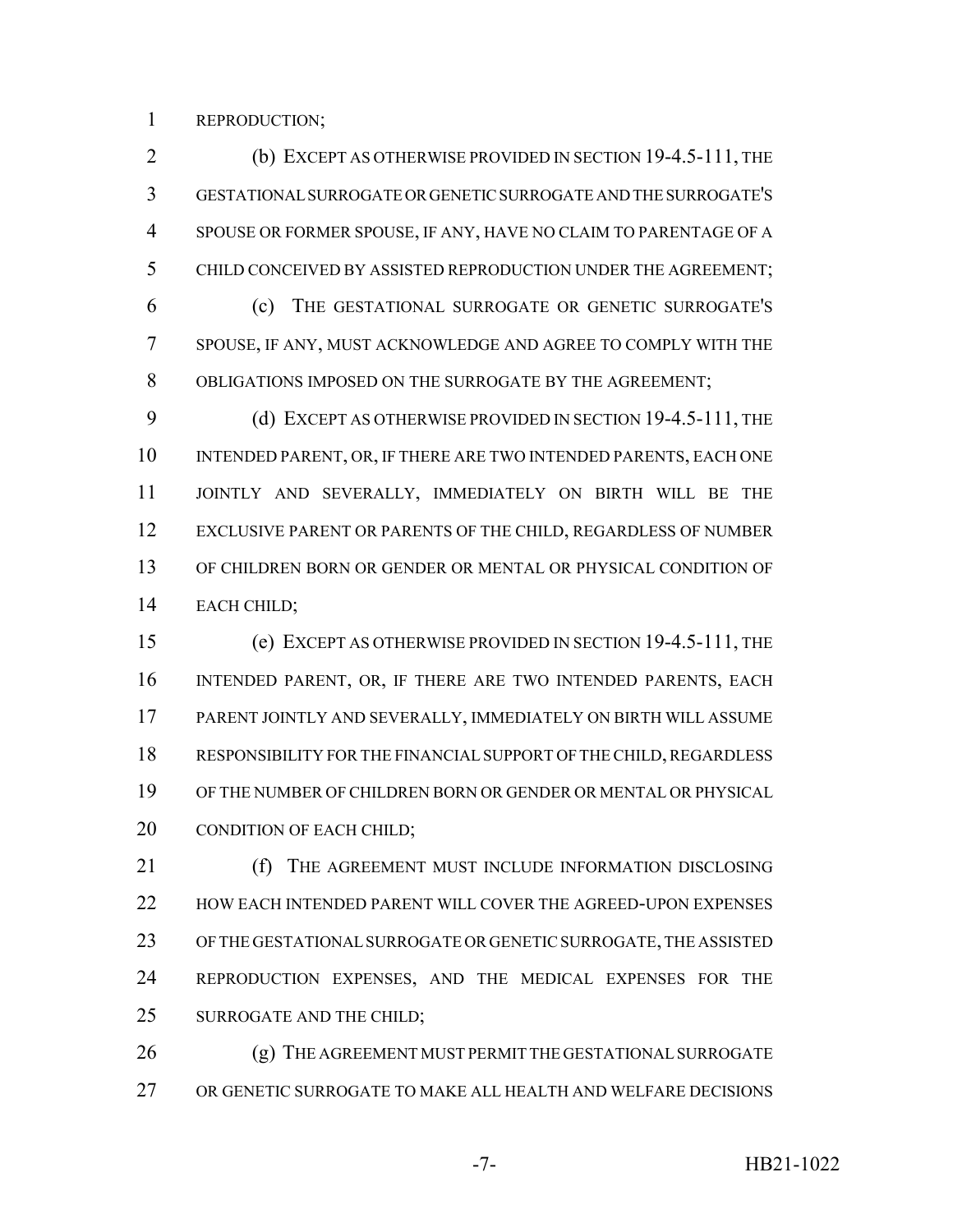REGARDING THEMSELVES AND THE PREGNANCY. THIS ARTICLE 4.5 DOES NOT ENLARGE OR DIMINISH THE GESTATIONAL SURROGATE'S OR GENETIC SURROGATE'S RIGHT TO TERMINATE THE PREGNANCY.

 (h) THE AGREEMENT MUST INCLUDE INFORMATION ABOUT EACH PARTY'S RIGHT UNDER THIS ARTICLE 4.5 TO TERMINATE THE SURROGACY AGREEMENT.

(2) A SURROGACY AGREEMENT MAY PROVIDE FOR:

8 (a) PAYMENT OF COMPENSATION, SUPPORT, AND REASONABLE EXPENSES; AND

 (b) REIMBURSEMENT OF SPECIFIC AGREED-UPON EXPENSES IF THE 11 AGREEMENT IS TERMINATED UNDER THIS ARTICLE 4.5.

 (3) A RIGHT CREATED UNDER A SURROGACY AGREEMENT IS NOT ASSIGNABLE AND THERE IS NO THIRD-PARTY BENEFICIARY OF THE 14 AGREEMENT OTHER THAN THE CHILD.

 (4) IN THE EVENT THAT ANY OF THE REQUIREMENTS OF THIS SECTION ARE NOT MET, A COURT OF COMPETENT JURISDICTION SHALL DETERMINE PARENTAGE BASED ON THE PARTIES' INTENT.

 **19-4.5-107. Effect of subsequent change of marital status.** (1) UNLESS A SURROGACY AGREEMENT EXPRESSLY PROVIDES OTHERWISE: (a) THE MARRIAGE OF A GESTATIONAL SURROGATE OR GENETIC SURROGATE AFTER THE AGREEMENT IS SIGNED BY ALL PARTIES DOES NOT AFFECT THE VALIDITY OF THE AGREEMENT, THEIR SPOUSE'S CONSENT TO 23 THE AGREEMENT IS NOT REQUIRED, AND THEIR SPOUSE IS NOT A PRESUMED PARENT OF A CHILD CONCEIVED BY ASSISTED REPRODUCTION UNDER THE AGREEMENT; AND

 (b) THE DISSOLUTION, ANNULMENT, DECLARATION OF INVALIDITY, LEGAL SEPARATION, OR SEPARATE MAINTENANCE OF THE GESTATIONAL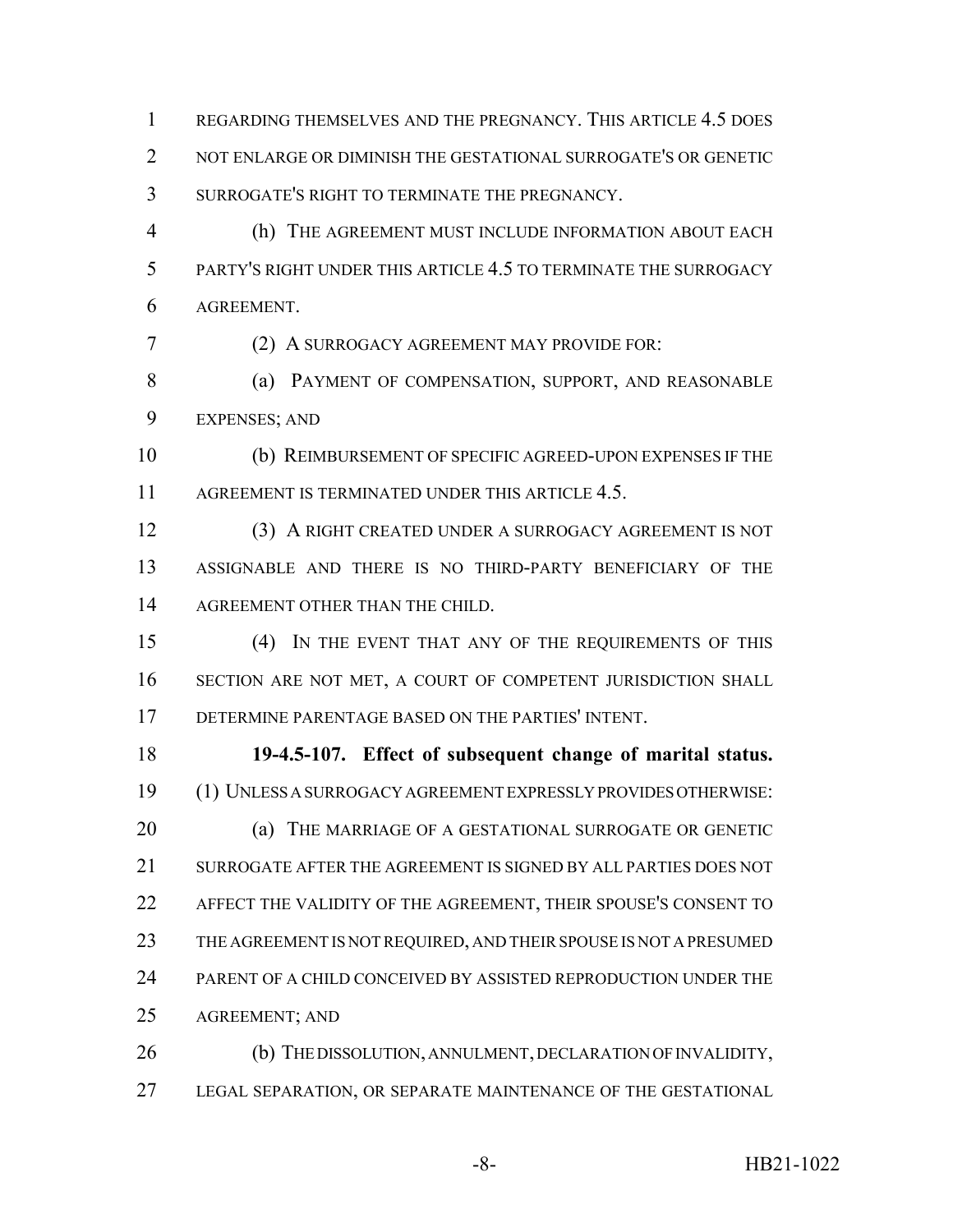SURROGATE OR GENETIC SURROGATE AFTER THE AGREEMENT IS SIGNED BY ALL PARTIES DOES NOT AFFECT THE VALIDITY OF THE AGREEMENT.

 (2) UNLESS A SURROGACY AGREEMENT EXPRESSLY PROVIDES OTHERWISE:

 (a) THE MARRIAGE OF AN INTENDED PARENT AFTER THE AGREEMENT IS SIGNED BY ALL PARTIES DOES NOT AFFECT THE VALIDITY OF A SURROGACY AGREEMENT, THE CONSENT OF THE SPOUSE OF THE INTENDED PARENT IS NOT REQUIRED, AND THE SPOUSE OF THE INTENDED PARENT IS NOT, BASED ON THE AGREEMENT, A PARENT OF A CHILD CONCEIVED BY ASSISTED REPRODUCTION UNDER THE AGREEMENT; AND (b) THE DISSOLUTION, ANNULMENT, DECLARATION OF INVALIDITY, LEGAL SEPARATION, OR SEPARATE MAINTENANCE OF AN INTENDED PARENT AFTER THE AGREEMENT IS SIGNED BY ALL PARTIES DOES NOT AFFECT THE VALIDITY OF THE AGREEMENT AND, EXCEPT AS OTHERWISE PROVIDED IN SECTION 19-4.5-110 OR 19-4.5-112, THE INTENDED PARENTS ARE THE PARENTS OF THE CHILD.

 **19-4.5-108. Termination of surrogacy agreement.** (1) A PARTY TO A SURROGACY AGREEMENT MAY TERMINATE THE AGREEMENT, AT ANY TIME BEFORE A GAMETE OR AN EMBRYO TRANSFER, BY GIVING NOTICE OF TERMINATION IN A RECORD TO ALL OTHER PARTIES. IF A GAMETE OR AN EMBRYO TRANSFER DOES NOT RESULT IN A PREGNANCY, A PARTY MAY TERMINATE THE AGREEMENT AT ANY TIME BEFORE A SUBSEQUENT GAMETE OR EMBRYO TRANSFER.

24 (2) UNLESS A SURROGACY AGREEMENT PROVIDES OTHERWISE, ON 25 TERMINATION OF THE AGREEMENT PURSUANT TO SUBSECTION (1) OF THIS SECTION, THE PARTIES ARE RELEASED FROM THE AGREEMENT; EXCEPT THAT EACH INTENDED PARENT REMAINS RESPONSIBLE FOR EXPENSES THAT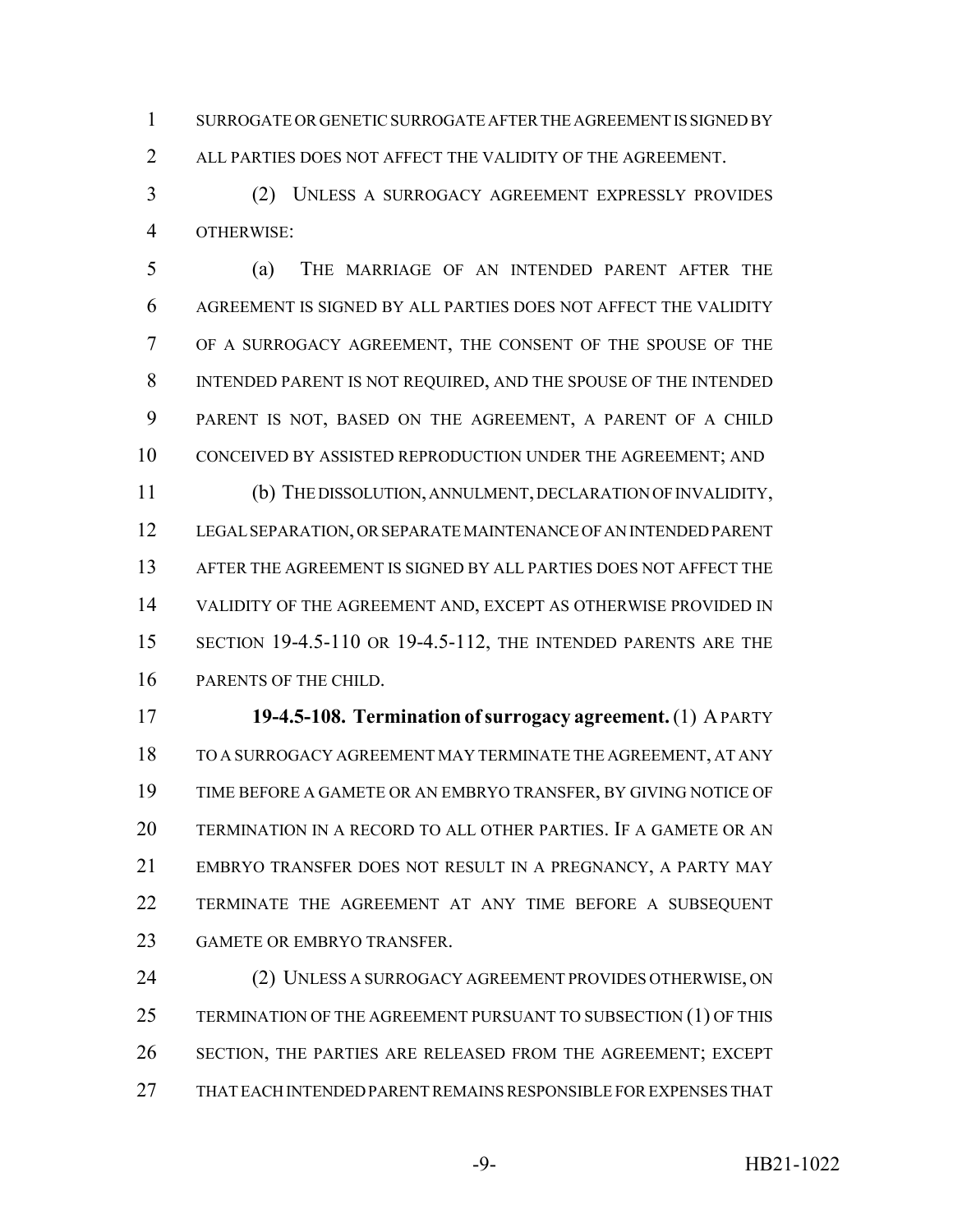ARE REIMBURSABLE UNDER THE AGREEMENT AND INCURRED BY THE GESTATIONAL SURROGATE OR GENETIC SURROGATE THROUGH THE DATE OF TERMINATION.

 (3) EXCEPT IN A CASE INVOLVING FRAUD, NO PARTY IS LIABLE TO ANY OTHER PARTY FOR A PENALTY OR LIQUIDATED DAMAGES FOR TERMINATING A SURROGACY AGREEMENT UNDER THIS SECTION.

 **19-4.5-109. Establishment of parent-child relationship under surrogacy agreement.** (1) EXCEPT AS OTHERWISE PROVIDED IN SUBSECTION (3) OF THIS SECTION OR SECTION 19-4.5-110 (2) OR 19-4.5-112, ON BIRTH OF A CHILD CONCEIVED BY ASSISTED REPRODUCTION UNDER A SURROGACY AGREEMENT, EACH INTENDED PARENT IS, BY 12 OPERATION OF LAW, A PARENT OF THE CHILD.

 (2) EXCEPT AS OTHERWISE PROVIDED IN SUBSECTION (3) OF THIS SECTION OR SECTION 19-4.5-112, NEITHER A GESTATIONAL SURROGATE OR GENETIC SURROGATE NOR THE SURROGATE'S SPOUSE OR FORMER SPOUSE, 16 IF ANY, IS A PARENT OF THE CHILD.

 (3) IF A CHILD IS ALLEGED TO BE A GENETIC CHILD OF THE WOMAN WHO AGREED TO BE A GESTATIONAL SURROGATE, THE COURT SHALL ORDER GENETIC TESTING OF THE CHILD. IF THE CHILD IS A GENETIC CHILD OF THE WOMAN WHO AGREED TO BE A GESTATIONAL SURROGATE, PARENTAGE MUST BE DETERMINED BASED ON ARTICLE 4 OF THIS TITLE 19. **(4) EXCEPT AS OTHERWISE PROVIDED IN SUBSECTION (3) OF THIS**  SECTION OR SECTION 19-4.5-110 (2) OR 19-4.5-112, IF, DUE TO A CLINICAL OR LABORATORY ERROR, A CHILD CONCEIVED BY ASSISTED REPRODUCTION UNDER A SURROGACY AGREEMENT IS NOT GENETICALLY RELATED TO AN INTENDED PARENT OR A DONOR WHO DONATED TO THE INTENDED PARENT OR PARENTS, EACH INTENDED PARENT, AND NOT THE GESTATIONAL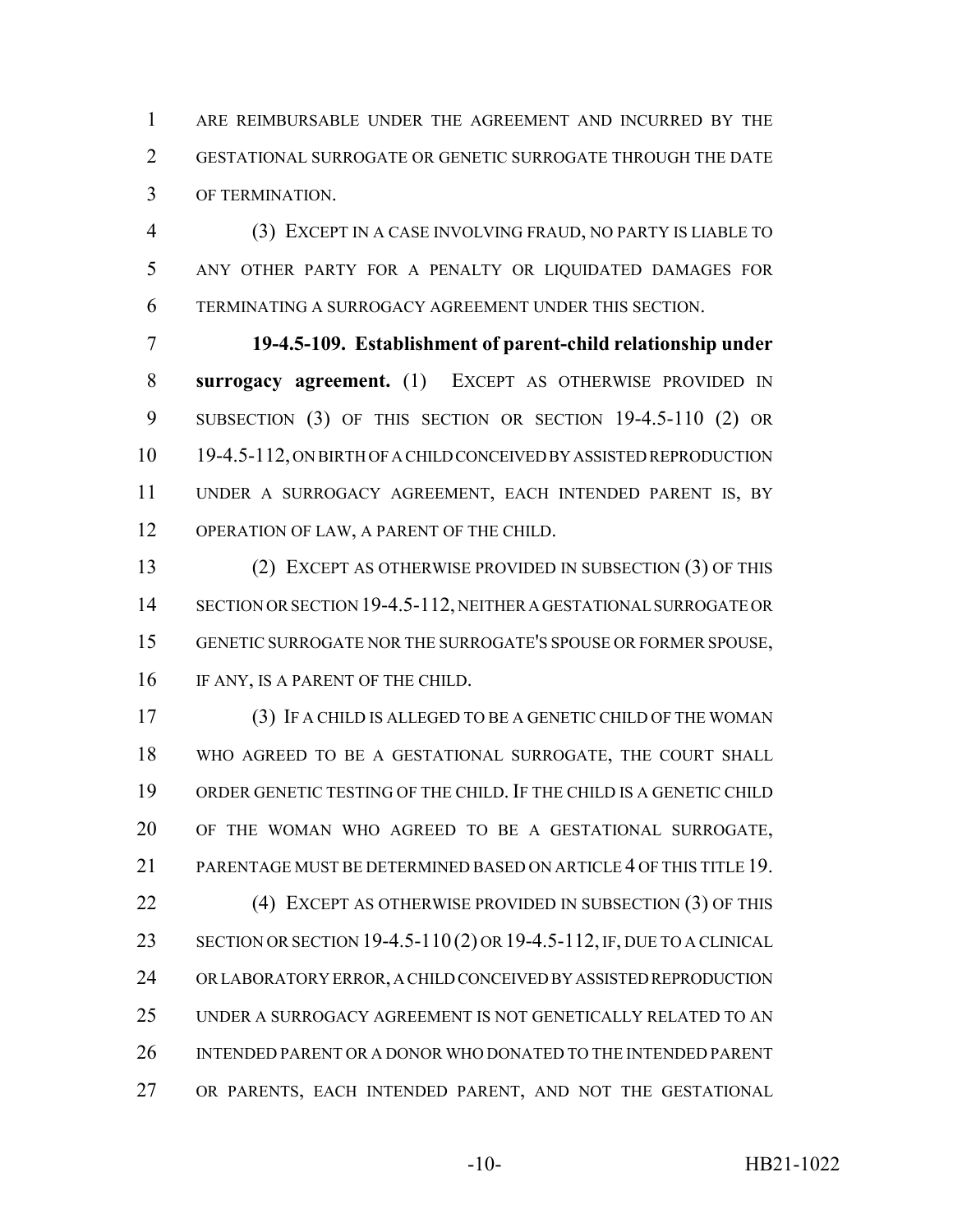SURROGATE OR GENETIC SURROGATE AND THE SURROGATE'S SPOUSE OR FORMER SPOUSE, IF ANY, IS A PARENT OF THE CHILD, SUBJECT TO ANY OTHER CLAIM OF PARENTAGE.

 (5) A DONOR IS NOT A PARENT OF A CHILD CONCEIVED BY ASSISTED REPRODUCTION.

 **19-4.5-110. Parentage of deceased intended parent under surrogacy agreement.** (1) SECTION 19-4.5-109 APPLIES TO AN INTENDED PARENT EVEN IF THE INTENDED PARENT DIED DURING THE PERIOD BETWEEN THE TRANSFER OF A GAMETE OR EMBRYO AND THE BIRTH OF THE CHILD.

 (2) EXCEPT AS OTHERWISE PROVIDED IN SECTION 19-4.5-112, AN INTENDED PARENT IS NOT A PARENT OF A CHILD CONCEIVED BY ASSISTED REPRODUCTION UNDER A SURROGACY AGREEMENT IF THE INTENDED PARENT DIES BEFORE THE TRANSFER OF A GAMETE OR EMBRYO UNLESS:

(a) THE AGREEMENT PROVIDES OTHERWISE; AND

 (b) THE TRANSFER OF A GAMETE OR EMBRYO OCCURS NOT LATER THAN THIRTY-SIX MONTHS AFTER THE DEATH OF THE INTENDED PARENT OR BIRTH OF THE CHILD OCCURS NOT LATER THAN FORTY-FIVE MONTHS AFTER 19 THE DEATH OF THE INTENDED PARENT.

 **19-4.5-111. Court order of parentage under surrogacy agreement.** (1) EXCEPT AS OTHERWISE PROVIDED IN SECTION 19-4.5-110 (2) OR 19-4.5-112, BEFORE, ON, OR AFTER THE BIRTH OF A CHILD CONCEIVED BY ASSISTED REPRODUCTION PURSUANT TO A SURROGACY AGREEMENT, A PARTY TO THE AGREEMENT MAY COMMENCE A PROCEEDING IN A JUVENILE COURT IN THIS STATE BY FILING A PETITION FOR DETERMINATION OF PARENT-CHILD RELATIONSHIP WITH ADMISSIONS OF PARENTAGE, AS APPLICABLE BY THE INTENDED PARENTS, AND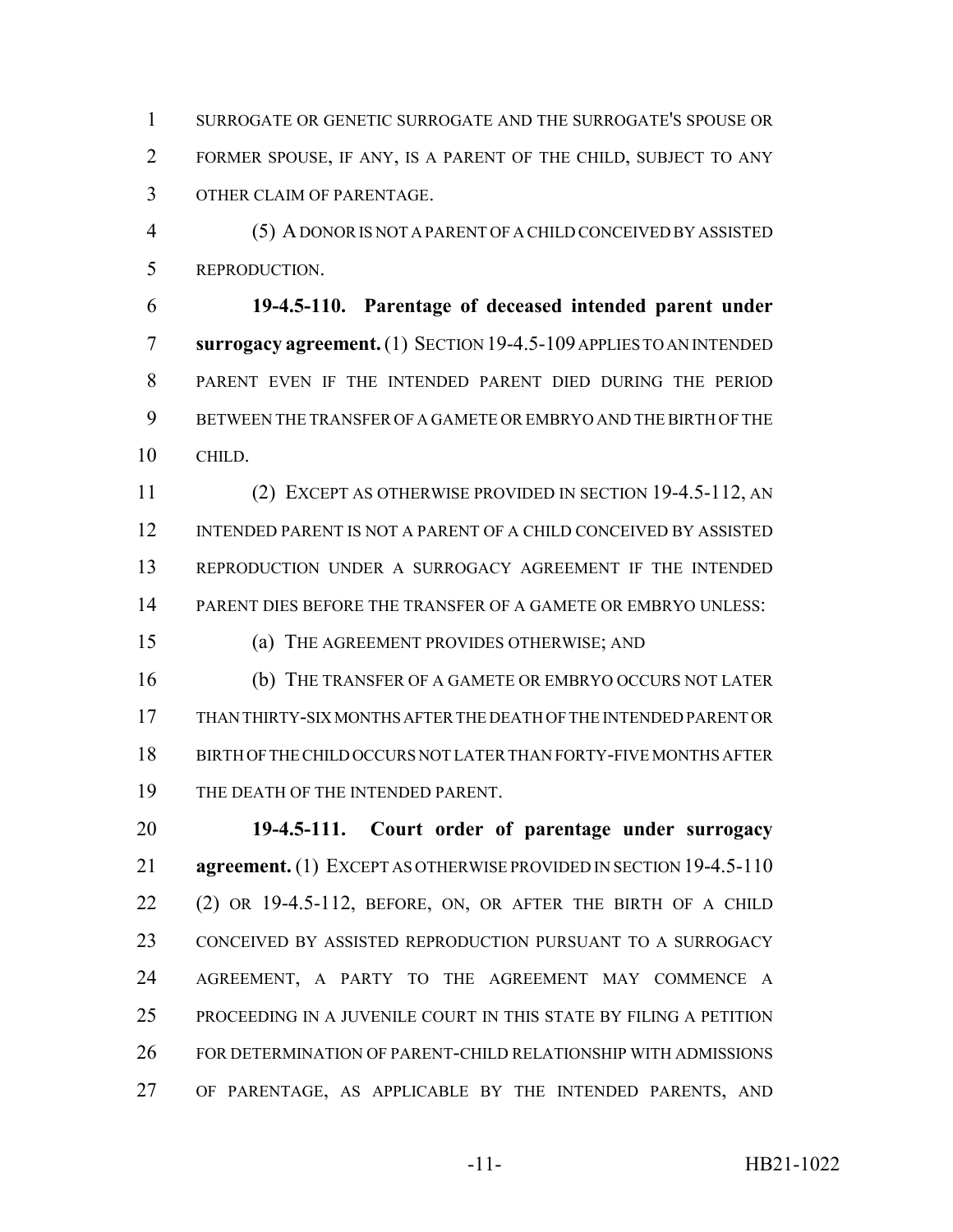ADMISSIONS OF NONPARENTAGE BY THE GESTATIONAL SURROGATE OR GENETIC SURROGATE AND THEIR SPOUSE, IF ANY, AS APPLICABLE AND FOR AN ORDER OR JUDGMENT:

 (a) DECLARING THAT EACH INTENDED PARENT IS A PARENT OF THE CHILD AND ORDERING THAT PARENTAL RIGHTS AND DUTIES VEST IMMEDIATELY ON THE BIRTH OF THE CHILD EXCLUSIVELY IN EACH INTENDED PARENT;

 (b) DECLARING THAT THE GESTATIONAL SURROGATE OR GENETIC SURROGATE AND THE SURROGATE'S SPOUSE OR FORMER SPOUSE, IF ANY, 10 ARE NOT THE PARENTS OF THE CHILD:

 (c) DESIGNATING THE CONTENT OF THE BIRTH RECORD IN ACCORDANCE WITH ARTICLE 2 OF TITLE 25 AND DIRECTING THE COLORADO DEPARTMENT OF PUBLIC HEALTH AND ENVIRONMENT OR STATE REGISTRAR TO DESIGNATE EACH INTENDED PARENT AS A PARENT OF THE CHILD;

 (d) TO PROTECT THE PRIVACY OF THE CHILD AND THE PARTIES, 16 DECLARING THAT THE COURT RECORD IS NOT OPEN TO INSPECTION;

 (e) IF NECESSARY, THAT THE CHILD BE SURRENDERED TO THE INTENDED PARENT OR PARENTS; AND

 (f) FOR OTHER RELIEF THE COURT DETERMINES NECESSARY AND PROPER.

21 (2) THE COURT MAY ISSUE AN ORDER OR JUDGMENT UNDER 22 SUBSECTION (1) OF THIS SECTION BEFORE THE BIRTH OF THE CHILD. THE 23 COURT SHALL STAY ENFORCEMENT OF THE ORDER OR JUDGMENT UNTIL 24 THE BIRTH OF THE CHILD.

 (3) NEITHER THIS STATE NOR THE COLORADO DEPARTMENT OF PUBLIC HEALTH AND ENVIRONMENT IS A NECESSARY PARTY TO A PROCEEDING UNDER SUBSECTION (1) OF THIS SECTION.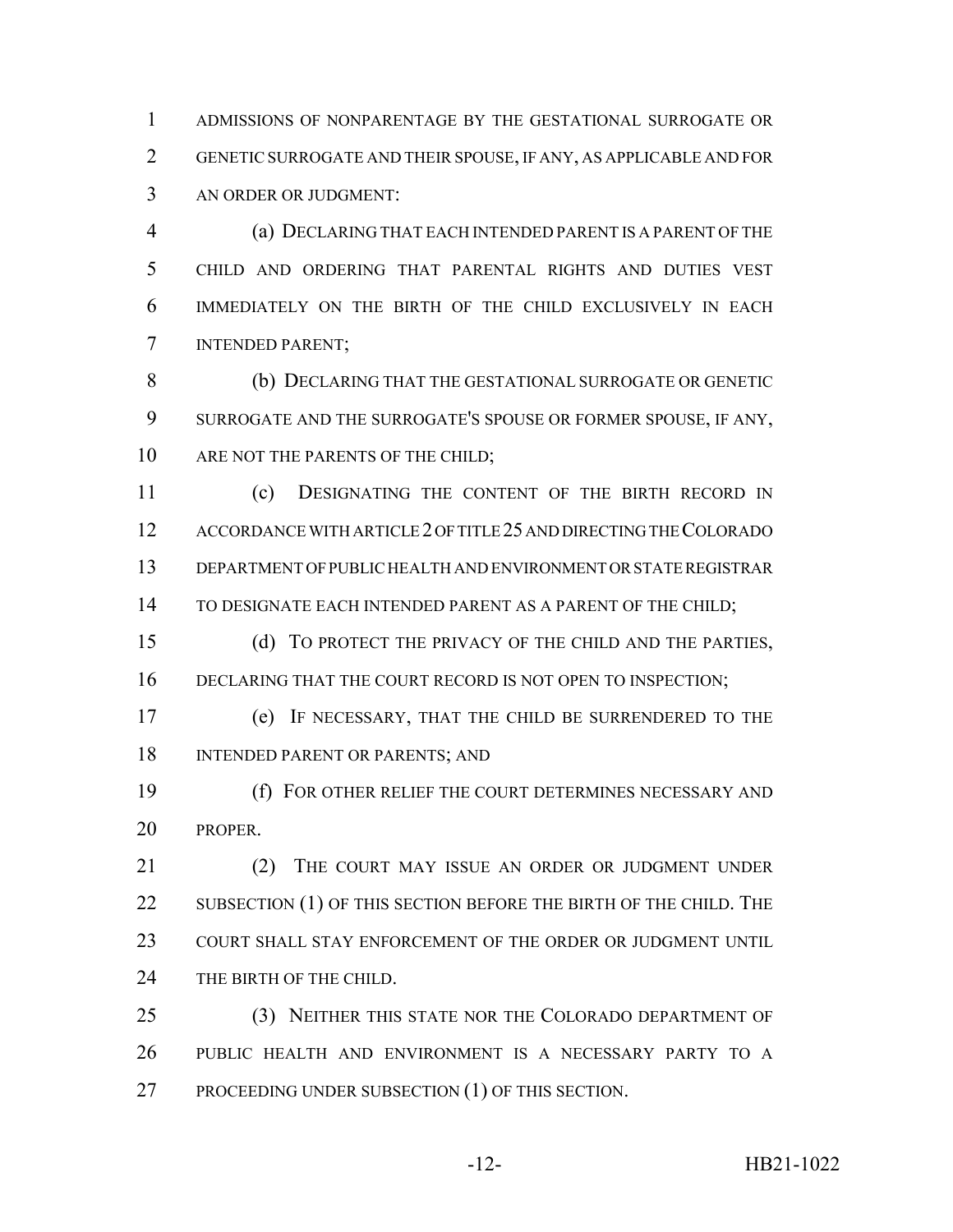(4) THE PETITION DESCRIBED IN SUBSECTION (1) OF THIS SECTION 2 MUST SET FORTH THE FACTS OF THE SURROGACY ARRANGEMENT.

 (5) IF A COURT ORDER OF PARENTAGE IS ISSUED IN ANOTHER STATE, THE ORDER MUST BE REGISTERED WITH A COLORADO COURT OF COMPETENT JURISDICTION BEFORE BEING VALID IN THIS STATE.

 **19-4.5-112. Effect of surrogacy agreement.** (1) A SURROGACY AGREEMENT THAT COMPLIES WITH SECTIONS 19-4.5-104,19-4.5-105, AND 8 19-4.5-106 IS ENFORCEABLE.

 (2) IF A CHILD WAS CONCEIVED BY ASSISTED REPRODUCTION UNDER A SURROGACY AGREEMENT THAT DOES NOT COMPLY WITH SECTIONS 19-4.5-104, 19-4.5-105, AND 19-4.5-106, THE COURT SHALL DETERMINE THE RIGHTS AND DUTIES OF THE PARTIES TO THE AGREEMENT CONSISTENT WITH THE INTENT OF THE PARTIES AT THE TIME OF EXECUTION OF THE AGREEMENT. EACH PARTY TO THE AGREEMENT AND ANY INDIVIDUAL WHO AT THE TIME OF THE EXECUTION OF THE AGREEMENT WAS A SPOUSE OF A PARTY TO THE AGREEMENT HAS STANDING TO MAINTAIN A PROCEEDING TO ADJUDICATE AN ISSUE RELATED TO THE ENFORCEMENT OF THE AGREEMENT.

 (3) EXCEPT AS EXPRESSLY PROVIDED IN A SURROGACY AGREEMENT OR IN SUBSECTION (4) OR (5) OF THIS SECTION, IF THE AGREEMENT IS BREACHED BY THE GESTATIONAL SURROGATE OR GENETIC 22 SURROGATE OR ONE OR MORE INTENDED PARENTS, THE NONBREACHING PARTY IS ENTITLED TO THE REMEDIES AVAILABLE AT LAW OR IN EQUITY. (4) SPECIFIC PERFORMANCE IS NOT A REMEDY AVAILABLE FOR BREACH BY A GESTATIONAL SURROGATE OR GENETIC SURROGATE OF A 26 PROVISION IN THE AGREEMENT THAT THE SURROGATE BE IMPREGNATED, TERMINATE OR NOT TERMINATE A PREGNANCY, OR SUBMIT TO MEDICAL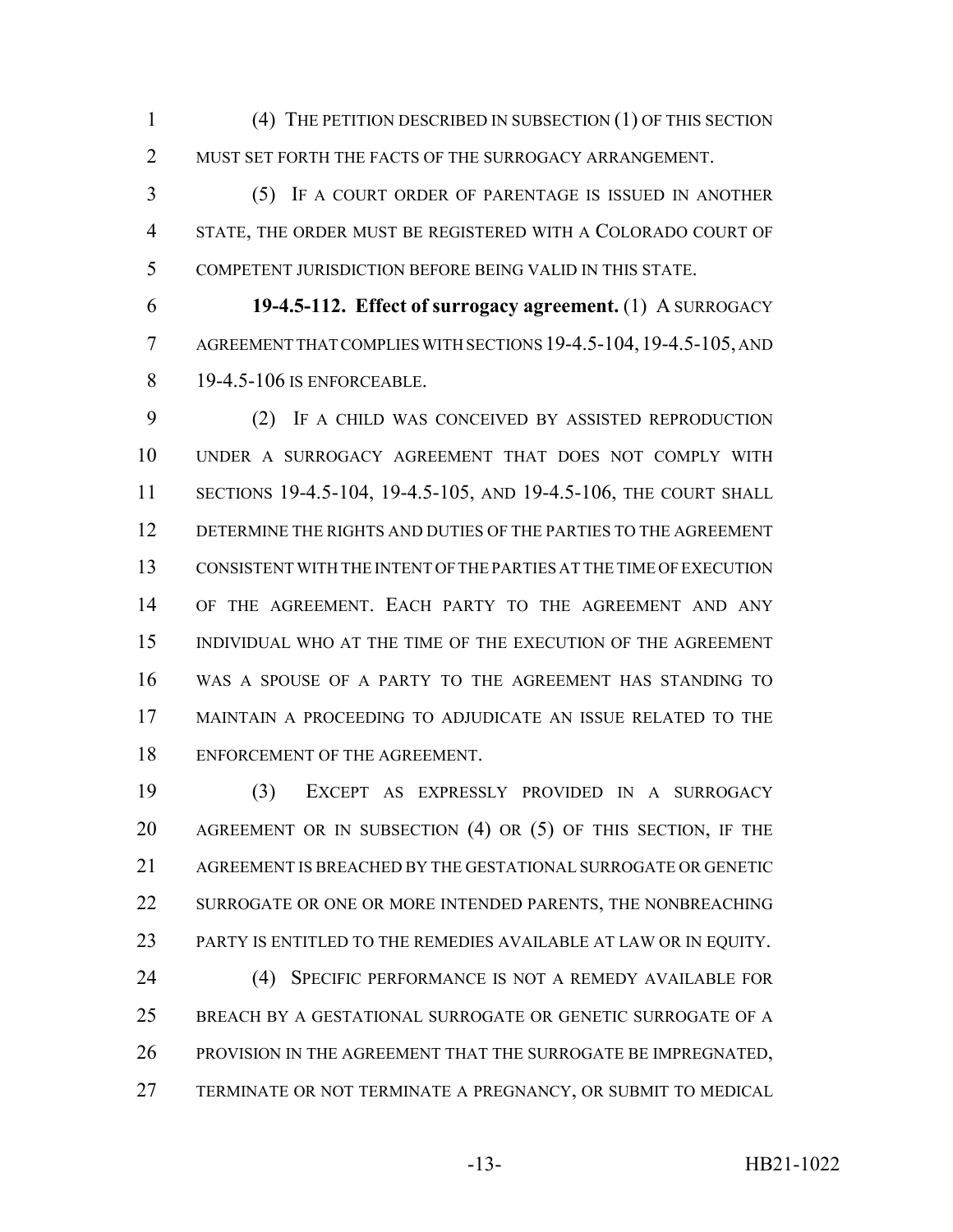PROCEDURES.

 (5) EXCEPT AS OTHERWISE PROVIDED IN SUBSECTION (4) OF THIS SECTION, IF AN INTENDED PARENT IS DETERMINED TO BE A PARENT OF THE CHILD, SPECIFIC PERFORMANCE IS A REMEDY AVAILABLE FOR:

 (a) BREACH OF THE AGREEMENT BY A GESTATIONAL SURROGATE OR GENETIC SURROGATE WHICH PREVENTS THE INTENDED PARENT FROM EXERCISING IMMEDIATELY ON BIRTH OF THE CHILD THE FULL RIGHTS OF PARENTAGE; OR

 (b) BREACH BY THE INTENDED PARENT WHICH PREVENTS THE INTENDED PARENT'S ACCEPTANCE, IMMEDIATELY ON BIRTH OF THE CHILD CONCEIVED BY ASSISTED REPRODUCTION UNDER THE AGREEMENT, OF THE DUTIES OF PARENTAGE.

 **19-4.5-113. Duty to support.** (1) THE ESTABLISHMENT OF THE PARENT AND CHILD RELATIONSHIP PURSUANT TO A VALID SURROGACY AGREEMENT AND THIS ARTICLE 4.5 IS THE BASIS UPON WHICH AN ACTION FOR CHILD SUPPORT MAY BE BROUGHT AGAINST THE INTENDED PARENT AND ACTED UPON BY THE COURT WITHOUT FURTHER EVIDENTIARY PROCEEDINGS.

 (2) THE BREACH OF THE SURROGACY AGREEMENT BY THE INTENDED PARENT DOES NOT RELIEVE THE INTENDED PARENT OF THE 21 SUPPORT OBLIGATIONS IMPOSED BY THE PARENT AND CHILD RELATIONSHIP 22 PURSUANT TO THE PROVISIONS OF THIS ARTICLE 4.5.

23 (3) THE DONOR IS NOT THE LEGAL PARENT OF THE CHILD THEREBY CONCEIVED AND HAS NO RIGHTS OR DUTIES STEMMING FROM THE 25 CONCEPTION OF THE CHILD.

 **19-4.5-114. Certain provisions of law not applicable to surrogacy agreements.** (1) A SURROGACY AGREEMENT IS NOT